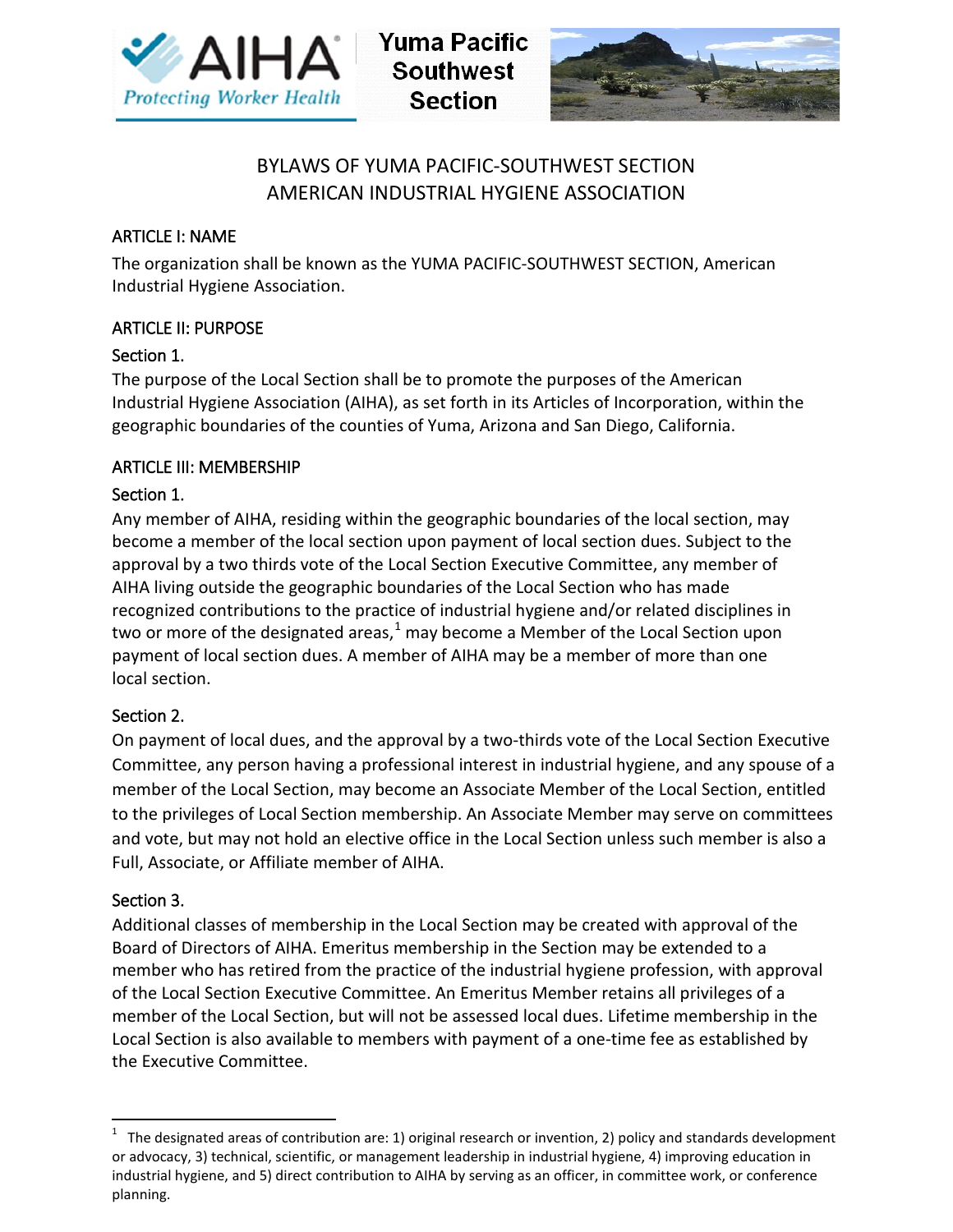# Section 4.

Any member of this Local Section in good standing as of the date of adoption of these by-laws shall continue in the status of a member of this Section.

# ARTICLE IV: MEETINGS

# Section 1.

Meetings of the Local Section shall be held at the time and place designated by the Executive Committee.

# Section 2.

An annual meeting, at which the election of officers and directors shall take place, shall be held in the first quarter of each calendar year.

### Section 3.

Special meetings shall be called at the discretion of the President, with the approval of the Executive committee, or in response to the written request of twenty percent (20%) of the Local Section in good standing.

### **S**ection 4

Notice of the time and place of any meeting shall be delivered by mail or by electronic distribution of notice not less than ten (10) days before the date of the meeting. Meetings may be held in person or by some other means where each officer and director can communicate with all other officers and directors.

# Section 5.

The presence of twenty percent (20%) of the members of the Local section in good standing shall be required to constitute a quorum for any meeting.

# Section 6.

The presence of a majority of the Board of Directors is necessary to constitute a quorum of a meeting. Each member of the Board of Directors shall be entitled to one vote. Proxy voting shall not be permitted for any purpose.

# ARTICLE V: OFFICERS and DIRECTORS

# Section 1.

The officers of the Local Section shall consist of the President, President-elect, Secretary and Treasurer, and the latter two offices may be combined. The Executive Committee shall consist of the officers, three elective directors, and the most recent Past President. No person shall serve as officer in more than one local section at the same time. Only members of AIHA may be elected as officers. An officer need not reside or work in the geographic boundaries of the local section. Each officer shall hold office until a successor shall have been duly elected or until death, resignation, or removal. Officers and directors shall be elected by the members of the Local Section at the annual meeting. The Local Section shall give notice of the names and addresses of the newly elected officers to the AIHA Executive Director within thirty (30) days of such election. The officers shall serve a one-year term unless a successor is elected and installed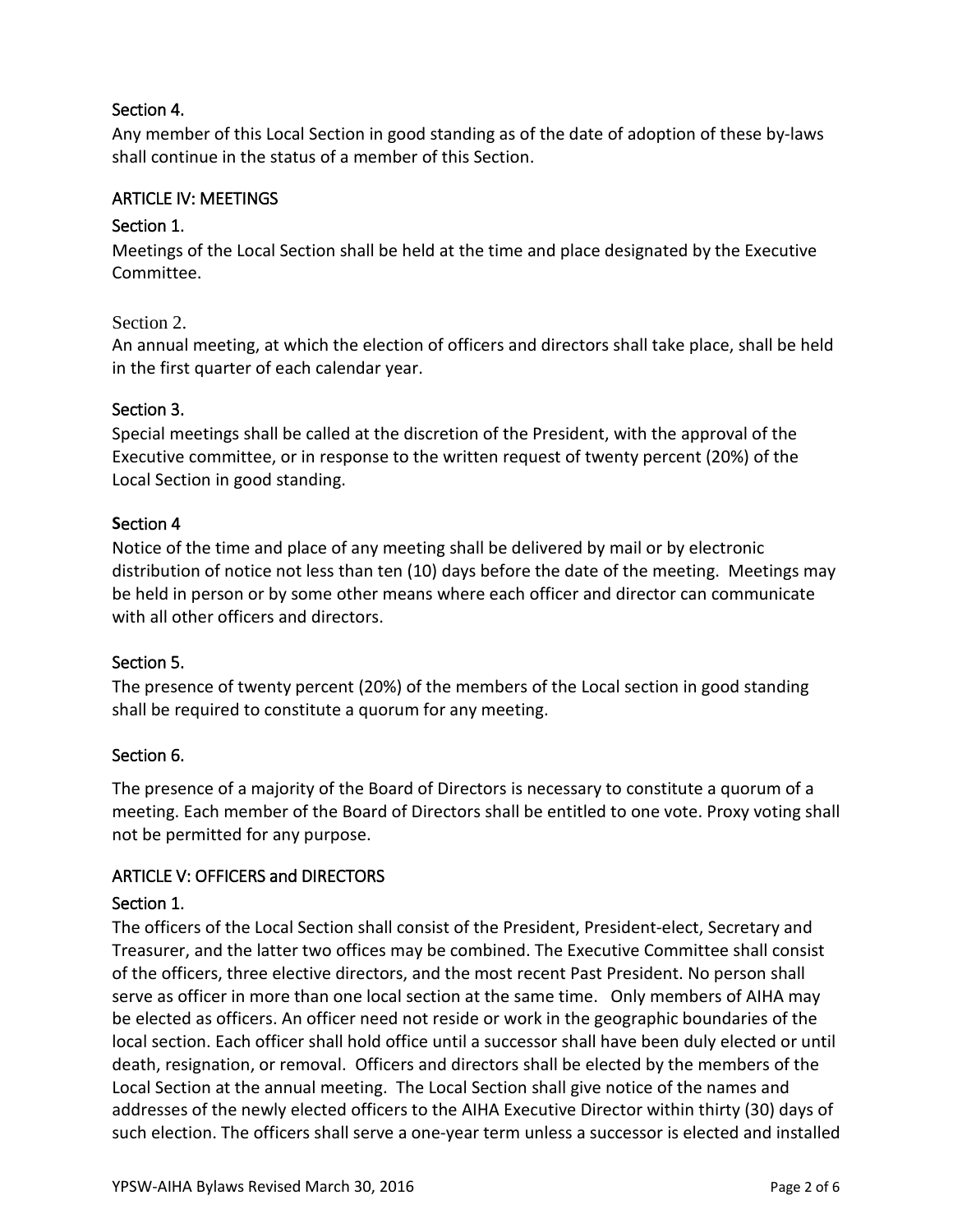at a special election. The President-elect automatically shall succeed the President in office upon completion of the President's term of office. The term of directors shall be three years.

# Section 2.

The Executive Committee may fill a vacancy in office because of the death, resignation, or removal of an officer or director for the unexpired term. If the vacancy occurs in the office of President-elect, the member appointed to fill the vacancy shall not automatically succeed the President, and the President for the following year shall be elected at the next annual meeting of the Local Section.

# Section 3.

An officer or director may resign by oral tender of resignation at any meeting of the Executive Committee, or by giving written notice thereof to the Executive Committee. Such resignation shall take effect at the time specified, and acceptance of such resignation shall not be necessary to make it effective.

# Section 4.

An officer or director may be removed, with or without cause, at a meeting expressly called for that purpose by a majority vote of the Executive Committee.

# Section 5.

The President shall preside at all meetings of the Local Section membership and of the Executive Committee, and shall perform such other duties as may be directed by the Executive Committee. The President shall appoint such committees as the Executive Committee may deem necessary for the orderly function of the Local Section. The President shall appoint all members of these committees, and all appointments shall be for a one-year term.

# Section 6

The President-elect shall be the program arranger and shall present a tentative schedule of programs to the Executive Committee for its approval. On approval of the Executive Committee, the President-elect will implement arrangements for the programs and provide the Secretary with information to be circulated to the members of the Local Section.

# Section 7.

The President-elect automatically shall succeed the President in office upon completion of the President's term of office, except as noted in Section 2 of this Article. The President-elect shall perform any duties delegated by the Executive Committee or assigned by the President.

# Section 8.

The Treasurer shall receive, disburse and be custodian of all funds of the Local Section. All disbursements shall be made upon authorization of the President. The Treasurer shall prepare a preliminary annual financial report and submit the accounts of the Section for audit at the last meeting of the Executive Committee prior to the Annual Meeting of the Local Section. The Treasurer shall present a final annual financial report to the Executive Committee at the annual meeting of the Section. After the annual meeting the Treasurer shall transmit to his/her successor in office all funds and property of the Local Section.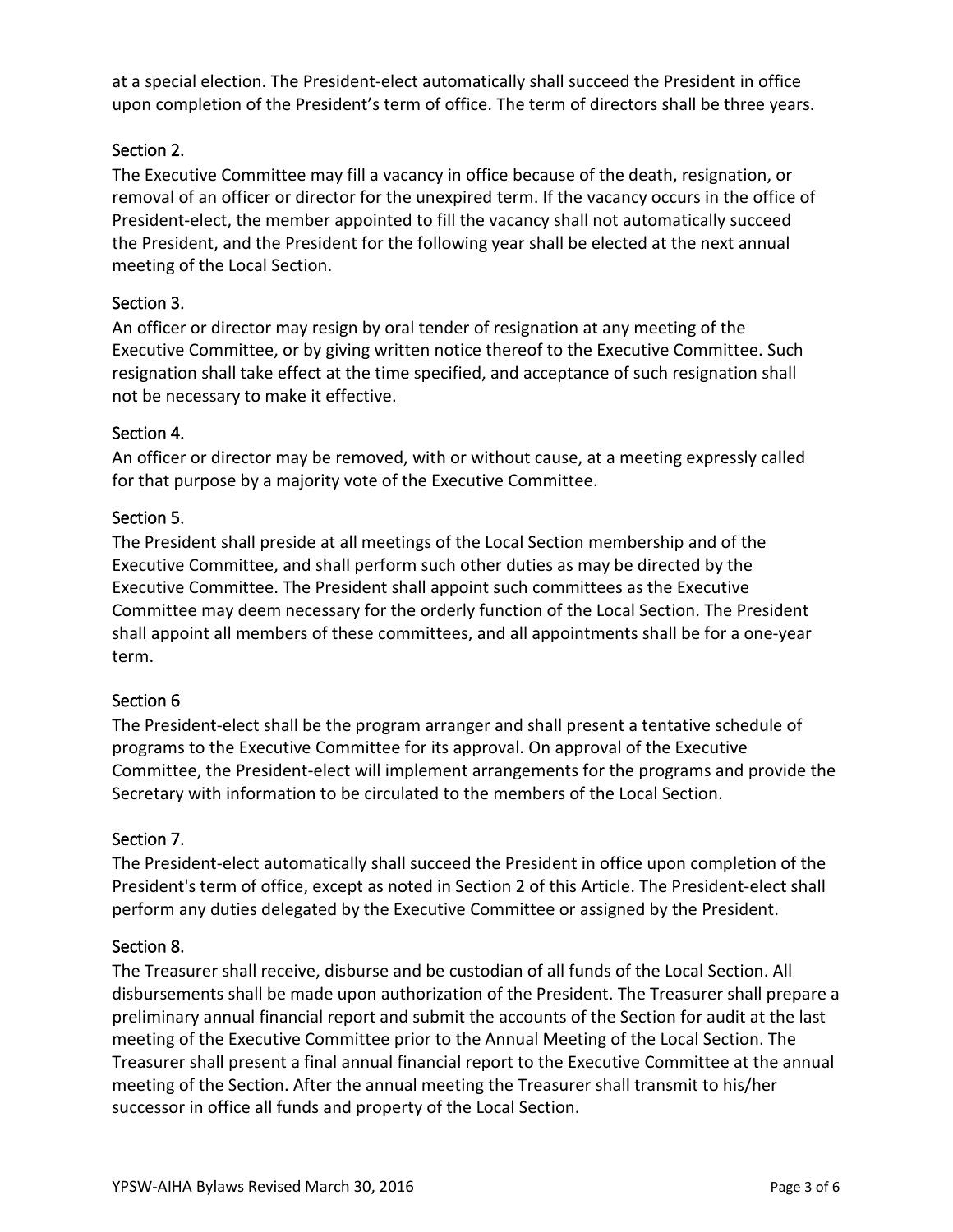# Section 9.

The Secretary shall give notice of all meetings of the Local Section and the Executive Committee; maintain an accurate list of the members and their membership status; keep a record of the transaction of business that may come before such meetings; and be custodian of the records of the Local Section.

## ARTICLE VI: COMMITTEES

## Section 1.

The Executive Committee shall consist of the officers of the Local Section, the immediate Past President, and the three directors, and shall be responsible for governance and management of the Local Section, and approval of new members. The President shall serve as Chairman of the Executive Committee. The presence of a majority of the Executive committee is necessary to constitute a quorum for a meeting. The act of a majority present at a meeting at which a quorum exists is the act of the Executive Committee. Each member of the Executive Committee shall be entitled to one vote. Meetings of the Executive Committee may be called at the discretion of the President on not less than five (5) days' notice.

#### Section 2.

The Program Committee shall consist of not less than three (3) members. The President-elect shall serve as its chairman. The Program Committee shall present a tentative schedule of programs to the Executive Committee for approval. Upon approval, the Program Committee will implement arrangements for the programs and provide the Secretary with information to be circulated to the members of the Local Section.

#### Section 3.

The Executive Committee of the Local Section shall serve as the Nominating Committee. The slate of nominees shall be presented for membership consideration and vote at the annual business meeting. Additional nominations may be offered by the membership present at the business meeting. Election shall be by voice vote.

# ARTICLE VII: LOCAL SECTIONS COUNCIL REPRESENTATIVES

#### Section 1.

The President and President-elect shall serve as representatives of the Local Section on the Local Sections Council of AIHA, provided neither is an officer or director of AIHA, in which event, the Executive Committee shall appoint another member as such representative.

# Section 2.

The representatives of the Local Section shall report at the Annual Meeting of the Local Sections Council on the activities of the Local Section, and report back to the Local Section on the actions of the Local Sections Council.

#### ARTICLE VIII: PUBLIC STATEMENTS

# Section 1.

The Local Section shall not issue or publish any public statement which utilizes any form of the name of AIHA on a policy or technical issue, other than issues which primarily affect the Local Section, without prior consent of the Board of Directors of AIHA.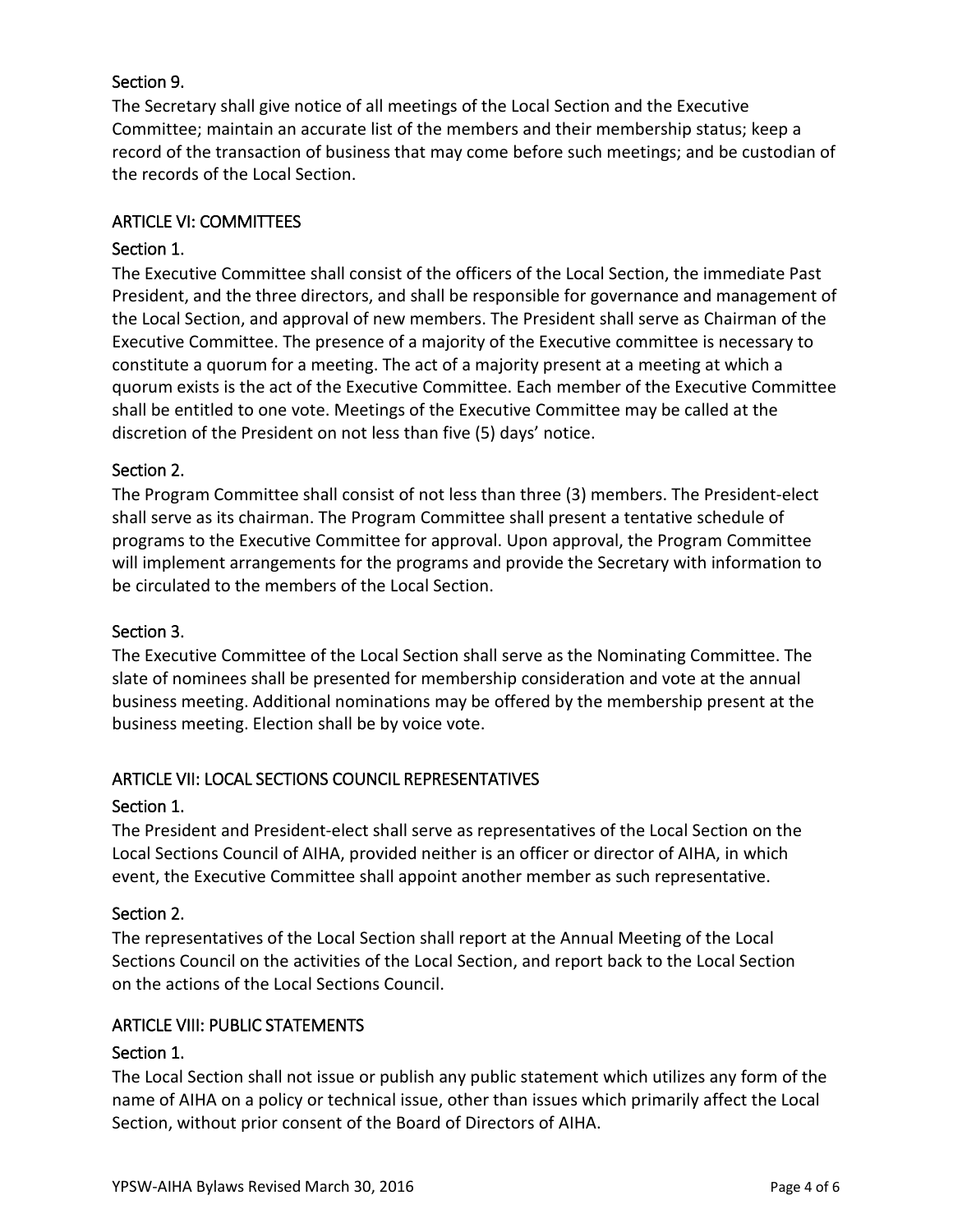# Section 2.

No public statement on any matter, which purports to represent the opinion of the Local Section, shall be issued or published, unless that statement has been authorized by the Executive Committee as expressing the opinion of a majority of the members of the Local Section.

### ARTICLE IX: DUES

## Section 1.

Annual dues for Local Section membership become payable on the first day of March of each year. The amount of dues shall be set by the Executive Committee and approved in accordance with the procedure set forth in ARTICLE X.

### Section 2.

Members accepted between March and November shall pay a full year's dues; those approved after that date shall be credited with the next year's dues.

### Section 3.

Any member whose dues are unpaid on June 1st is not in good standing, and shall have no vote or other privileges of membership in the Local Section. If the dues of any member are not paid within one year of the date due, the membership of the member shall be terminated, subject to reinstatement as provided in Section 4.

## Section 4.

Any member terminated for nonpayment of dues may be reinstated at any time before the next Annual Meeting of the year following termination, by payment of dues in arrears, together with the dues for the current year.

#### ARTICLE X: BALLOTTING

# Section 1.

The Executive Committee, at any time, may conduct by mail or electronic ballot a referendum of the membership of the Local Section in connection with an issue it may consider or action to be taken. Except as provided in ARTICLE XI, a plurality of the mail ballots cast in an election shall be effective to constitute a decision, or act of the Local Section with respect to any issue to be considered or any action to be taken. In the event of a tie vote in any such mail or electronic ballot, the tie shall be resolved by vote of the Executive Committee.

#### ARTICLE XI: AMENDMENTS

#### Section 1.

These Bylaws may be amended or new Bylaws adopted by a two-thirds vote of the members of the Local Section who respond to a mail or electronic ballot conducted in accordance with the provisions of ARTICLE X.

#### Section 2.

Such amended or new Bylaws shall become effective upon approval by the Board of Directors of AIHA or the Board's designee.